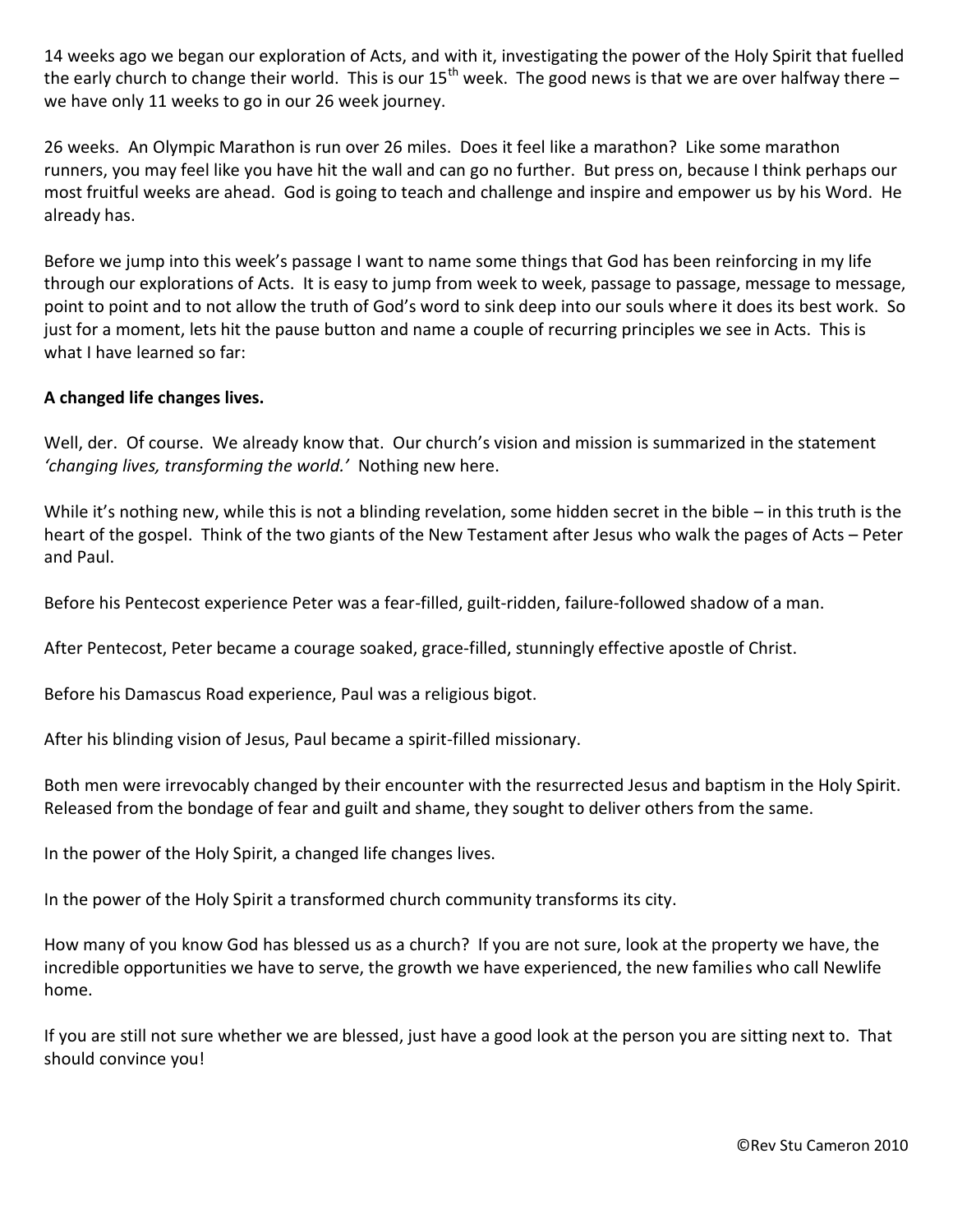Every blessing we experience is a gift of God's grace. After all, we are just one, big, happy, dysfunctional family! Anything good in this church is God's work, because in the end only God is good.

We have great programs, great ministries, great staff and great volunteers. As we look to the future, we have great dreams, plans, aspirations and strategies.

There are so many exciting things ahead. We are experiencing God's favor.

But as good as all these things are, in the end they do not change a human life and they do not transform cities like the Gold Coast.

Lives are changed when they encounter the Good News in Jesus Christ.

Cities are transformed by a groundswell of transformed individuals.

Journeying through Acts has given me a renewed passion, a keener urgency, a spirit-fired obsession for making sure that here at Newlife we keep the main thing the main thing; preaching Christ crucified and risen to a world that desperately needs to meet him. The gospel is the power of God that leads to salvation!

So my prayer is that every person that calls Newlife home would be irrevocably changed by an encounter with the resurrected Jesus and baptized in the Holy Spirit so that they might transform our city and world.

Changed lives change lives.

After his encounter with Jesus, Paul said he 'was seized by Christ.' (Philippians 3:12)

May we be seized by the love, grace and mercy of Jesus!

# **The second thing I am learning through Acts is that joy is the Holy Spirit's calling card.**

Again and again Luke makes sure we know that when people encounter Jesus the result is joy. After being healed by Peter, the crippled beggar heads into the temple walking and jumping and praising God. After being baptized by Phillip on a desert road, an Ethiopian eunuch continues his long journey home rejoicing.

The Holy Spirit is a joy-giver. The apostle Paul talks about the fruit of the Spirit and lists joy second after only love.

This truth makes it all the more both a mystery and a tragedy that there exists so many miserable Christians. One miserable Christian is one too many. Too many of us who claim the name of Christ mope around seemingly joyless, like we have nothing to be thankful for.

Joy, real God-given joy is infectious. When the crippled man jumped and hopped into the temple courts after he had been healed hundreds were drawn to him and his story and then heard Peter preach the gospel. Joy is infectious and inviting and contagious. Joy draws a crowd. The absence of joy drives people away.

Joy-less Christianity is one of the most effective barriers to evangelism.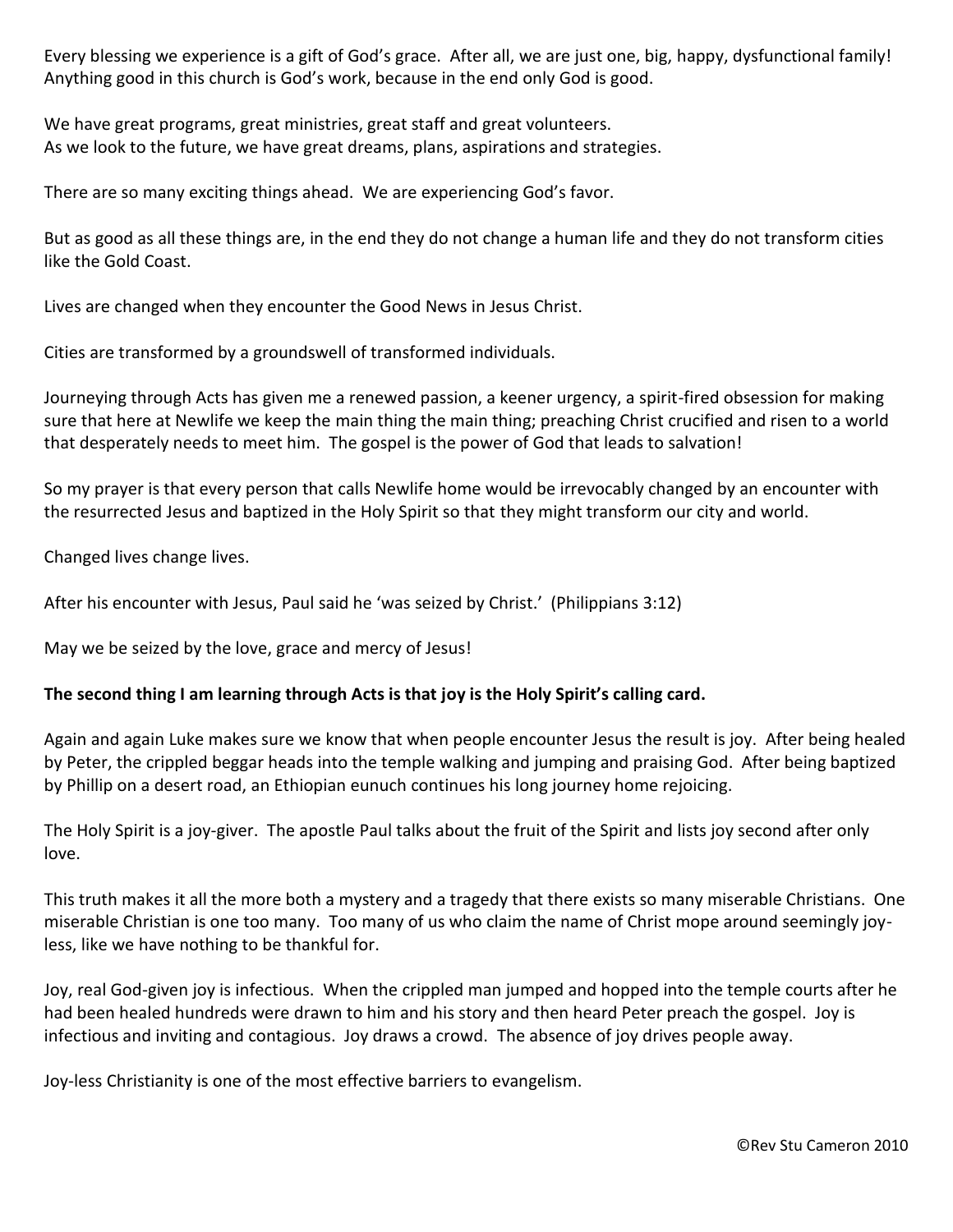Let me push it a bit further. There is absolutely no reason why we should not experience joy in all of life, no matter our circumstances. Even in the midst of trials and tribulations joy is ours through Jesus Christ.

You see God has done everything needed for us to experience joy 24 hours a day, seven days a week for the rest of our lives. In Jesus Christ every promise God has made to us is fulfilled. Paul said it this way:

For no matter how many promises God has made, they are "Yes" in Christ. And so through him the "Amen" is spoken by us to the glory of God. (2 Corinthians 1:20)

Let this sink in. Every promise God has made finds its yes in Jesus.

God's promise of forgiveness for sinners finds its yes in Jesus. God promise of acceptance for the rejected finds its yes in Jesus. God's promise of eternal life for the spiritually dead finds its yes in Jesus. God's promise of peace for the anxious finds its yes in Jesus. God's promise of power for weak finds its yes in Jesus. God's promise of mercy for the guilty finds its yes in Jesus. God's promise of courage for the fear-filled finds its yes in Jesus. God promise of blessing for the poor finds its yes in Jesus. God's promise of comfort for the mourning finds its yes in Jesus. God's promise of deliverance for the oppressed finds its yes in Jesus. God's promise of wisdom for the confused finds its yes in Jesus. God's promise of love for the rejected finds its yes in Jesus. God's promise of rest for the weary finds its yes in Jesus. God's promise of hope for the hopeless finds its yes in Jesus. God's promise of freedom for the captive finds its yes in Jesus. God's promise of grace, amazing life-transforming grace, finds its yes in Jesus!

Every promise God has made finds its yes in Jesus. As we say 'amen' to every one of these 'yeses' joy – abundant joy – will overflow from our lives and into our world.

Is joy missing in your life? The answer is not in self-help books or trying harder or in putting on brave face or pretending. Joy comes when we celebrate the promises that are ours in Jesus Christ. As we declare 'amen', joy starts to well up in our heart, until eventually it fills us and overflows.

Paul tells the church at Philippi:

Rejoice in the Lord always. (Philippians 4:4a)

Joy is God's gift to us. Rejoicing is our choice. Will we choose to celebrate the 'yes' we have in Jesus with a loud 'amen' in our heart? We rejoice 'in the Lord'; in celebrating what we have in Jesus our savior, Lord and friend. Just in case we miss the point, Paul goes on to say:

I will say it again: Rejoice! (Philippians 4:4b)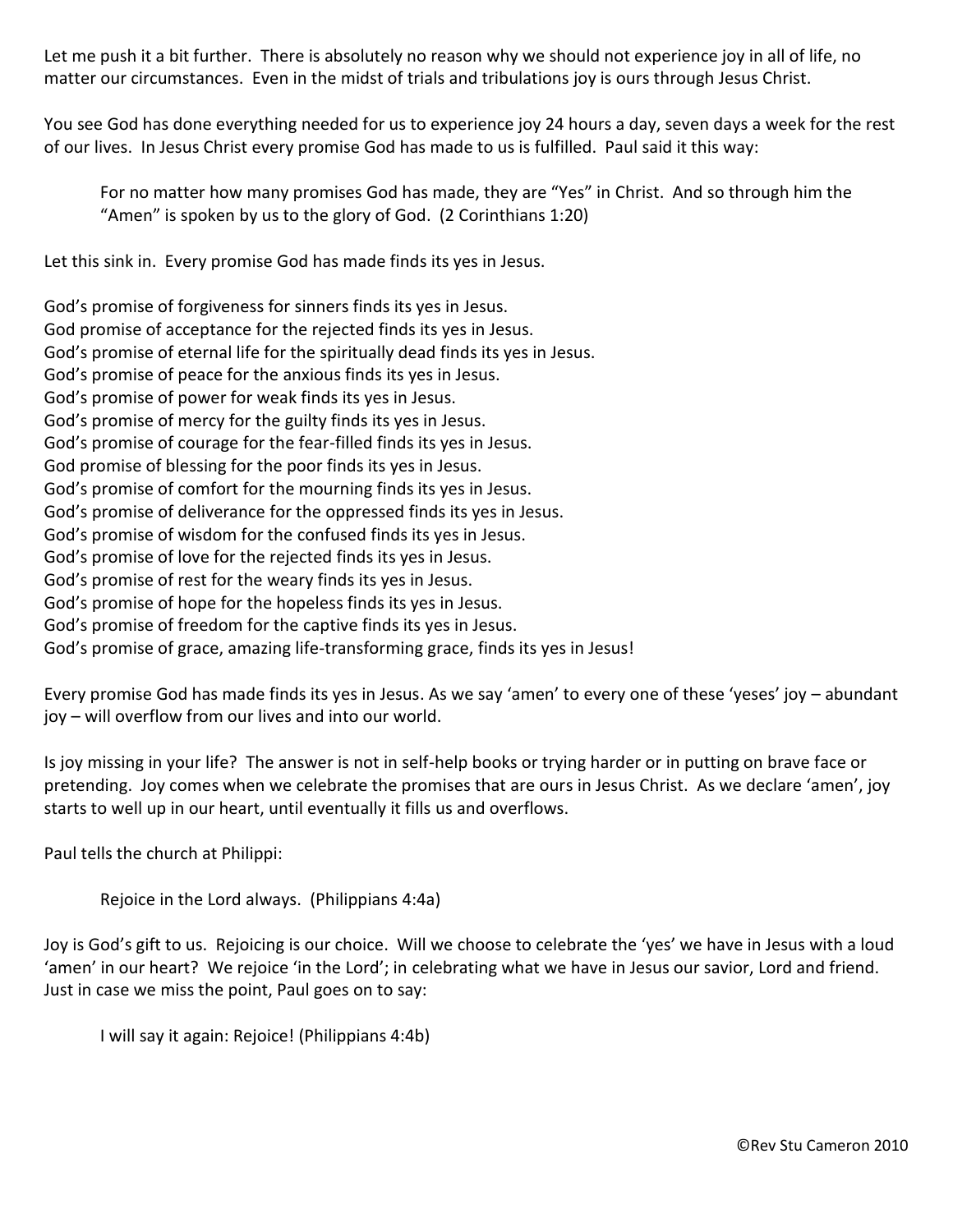No matter your circumstances, no matter the challenges you face – even in these circumstances you are more than a conqueror because in Jesus Christ God the Father said 'yes' to you and 'yes' to me and 'yes' to this whole world. Now if that does not deserve an 'amen', I don't know what does!

Every time we sing a hymn or a song soaked in the promises of scripture we rejoice. Why don't we do that now?

## **Sing 'Majesty'**

Now I have finished my introduction, let turn to today's sermon! Our theme is the Holy Spirit's power to perform miracles.

Last week we had an amazing time exploring Paul's dramatic conversion on the road to Damascus. In Luke's account, Paul now disappears into the background and Peter again comes to the fore. Peter was travelling around Israel visiting the growing pockets of Christians in the scattered towns and cities. Let's read from Acts 9, verse 36:

In Joppa there was a disciple named Tabitha (which, when translated, is Dorcas), who was always doing good and helping the poor. About that time she became sick and died, and her body was washed and placed in an upstairs room. Lydda was near Joppa; so when the disciples heard that Peter was in Lydda, they sent two men to him and urged him, "Please come at once!"

Peter went with them, and when he arrived he was taken upstairs to the room. All the widows stood around him, crying and showing him the robes and other clothing that Dorcas had made while she was still with them.

Peter sent them all out of the room; then he got down on his knees and prayed. Turning toward the dead woman, he said, "Tabitha, get up." She opened her eyes, and seeing Peter she sat up. He took her by the hand and helped her to her feet. Then he called the believers and the widows and presented her to them alive. This became known all over Joppa, and many people believed in the Lord. (Acts 9:36-42)

The New Testament church was awash with miracles.

Abnormal occurrences were normal and to be expected.

To expect the supernatural was natural in the early church.

Amongst the hundreds, thousands of miracles performed by Peter and Paul and the other apostles and disciples why did Luke detail this and the other ones in his historical account? Luke has chosen to tell this story in particular for three reasons that I can identify:

#### **First, miracles follow the example of Jesus.**

The account of Peter raising Tabitha has striking parallels with the story in Luke chapter 7 of Jesus raising a widow's son. Luke recognized the similarities immediately. Luke is making the point that miracles follow the example of Jesus.

#### **Second, miracles are performed in the power of Jesus.**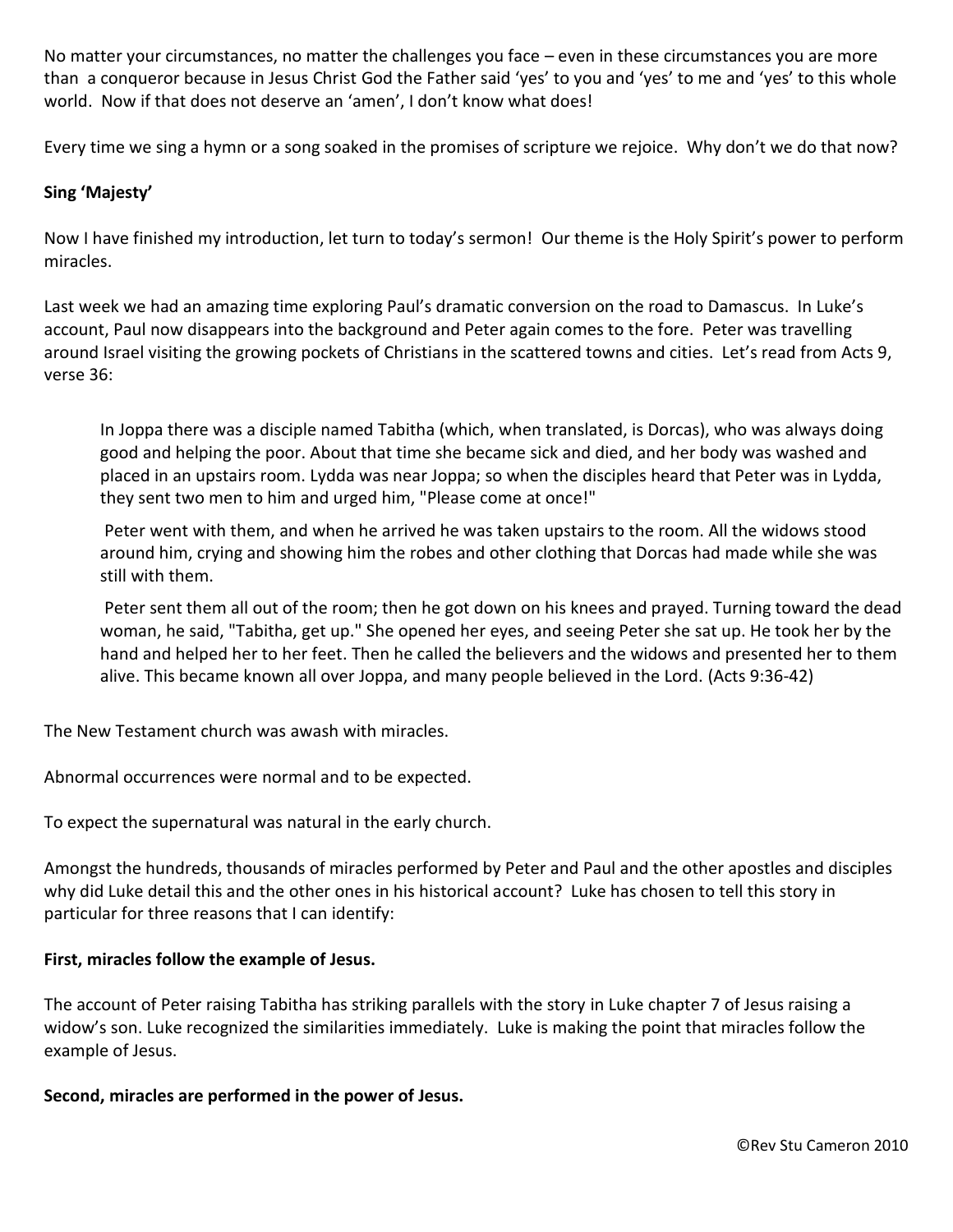Peter shoos the grieving widows from the room where Tabitha is laid out and then drops to his knees and prays. Peter turns to Jesus in prayer; it is in the name of Jesus and by the power of the Holy Spirit that Tabitha is raised from the dead. Just as Jesus was filled with the Holy Spirit and empowered to perform signs and wonders, so too were Peter and Paul and others empowered to perform the miraculous. The same Holy Spirit that rested on Jesus during his earthly ministry now rested on the early church.

# **Third, miracles lead to salvation through Jesus.**

The news of Tabitha's miraculous raising spreads like wildfire through Joppa. People are astonished; they are gob smacked and full of questions? How? Who? Why?

Miracles are signs that make people wonder. The make people wonder if God is real? If God really is good? If God really is active?

And in that state of wonder, people are unusually open to hearing and responding to the good news of Jesus. And so it was in Joppa. Luke tells us that many people came to believe in the Lord through Tabitha's miracle.

We could stop right here and have nice, neat sermon. Short even! But it would not be an honest sermon. You see, I have a problem with miracles. My problems are not with believing that Peter really raised Tabitha from the dead, or that hundreds were healed and delivered in the early church and through the ministry of Jesus. My problem is this. Does God really heal today? And if he does, why doesn't he do it more. In my darker moments I go to that place of believing God can't, or for some reason, won't move in the same way he did in the time of Acts. And that leads me to an even darker place of questioning. Is God really good?

But as we have been journeying through Acts, God has been challenging my mindset. More particularly, God's word has been challenging my thinking. Let me explain.

Every person in this room is a theologian. By this I don't mean we have all been to Bible College or seminary. Simply put, all of us are engaged in thinking about God. We all have questions about God or beliefs about God or experiences of God – if we didn't, we would all be doing something different with our Sunday morning. No, we are all theologians. The question is how our theology – our understanding of who God is and how God acts – how is our theology formed and shaped?

I have often shared with you that John Wesley is one of my heroes in the Christian faith. Wesley founded the Methodist movement. Hundreds of thousands came to faith in Jesus through his ministry. Wesley, as well as a wonderful preacher, was an insightful thinker. He identified four primary sources for our understanding about God.

The first and most important is Scripture. Wesley stood with Calvin and Luther and the early church Fathers in believing that all the truth about God can be found through the pages of the Bible.

But Wesley knew that we don't come to the Bible as empty vessels. We read the bible through particular lenses. And those lenses provide us with different ways of viewing God's truth in the Bible. It explains why two different people can read the same passage in the bible and come to different conclusions.

First, we read the bible through the lens of tradition. Tradition is the understanding of God that is formed in us by our background, what we have been taught and read and so on. Tradition is a lens we read the bible through.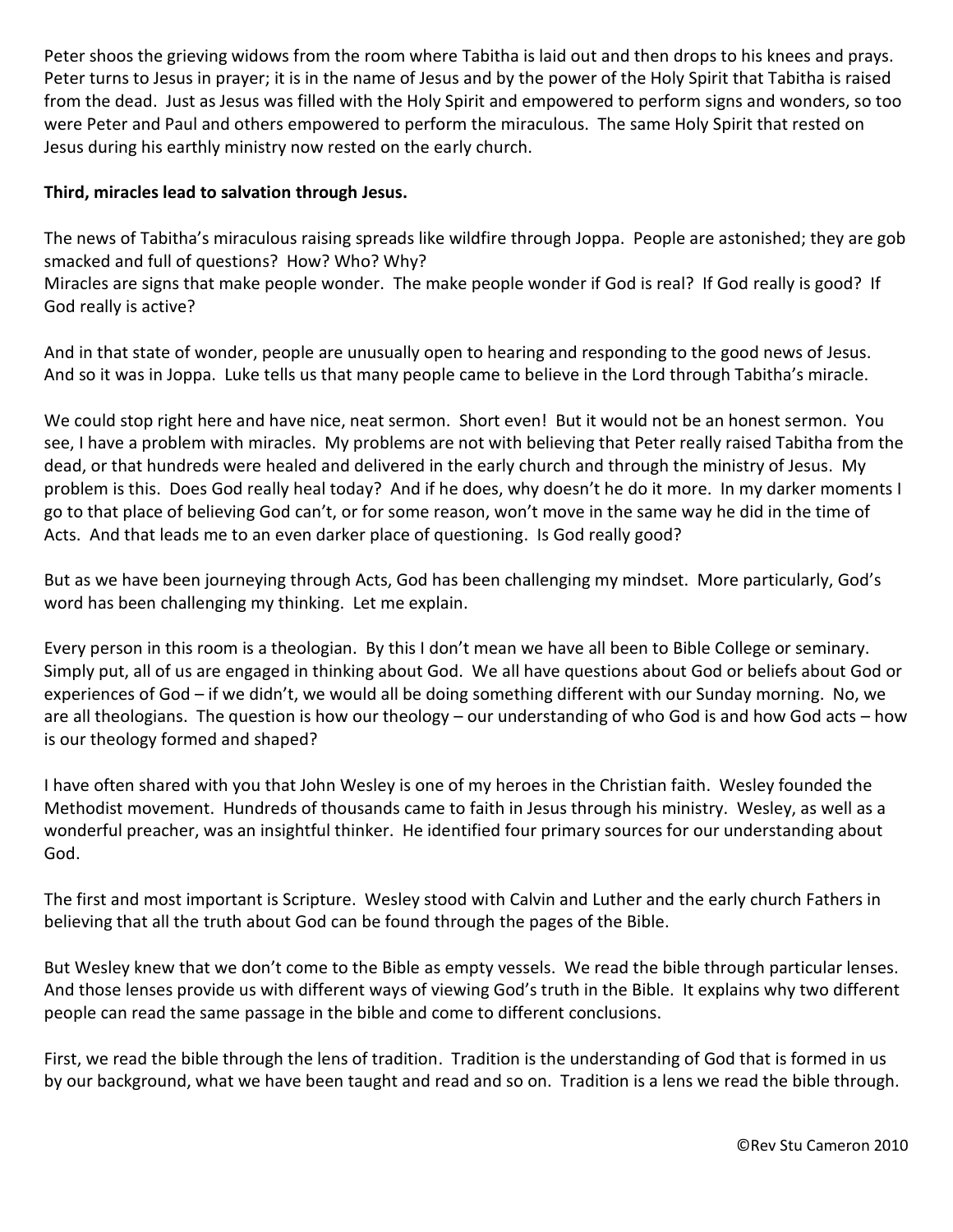For example, a person raised as a Seventh Day Adventist will most likely read the Old Testament Sabbath commands literally as the tradition that has shaped them makes Saturday (seventh day) Sabbath rest paramount.

Second, we read the bible through the lens of reason. God has given us the capacity to think and reason and we bring this intellectual capacity to our reading of scriptures. God has given us a brain and expects us to use it.

Last, we read the bible through the lens of our experience. We are all as unique as the different experiences of life that we have. And those experiences shape how we explore truth in the scriptures. How does what the bible say stack up against our experiences. Is it consistent, and if not, why not?

What Wesley said makes sense. We form our understanding about God as we read the bible through the lenses of tradition, reason and experience.

The problem comes when the bible stops being our source of truth and we elevate one or more of the other three above the centrality of the truth in the scriptures. Let me explain in relation to miracles.

As I have shared before, in some protestant traditions there is long-held conviction that miracles were for the New Testament church and that when all the books of the bible were written, miracles ceased. This tradition leads those who hold it to read miracle stories as true events, but ones which are never repeated in our day and age.

With respect to reason, we live in a scientific rationalistic age. At its extreme, scientific rationalism says that unless an event can be scientifically explained or proven than it must be fabrication or lie. So miracles are not supernatural events performed in the power of God, but have some rational explanation that has no need of God.

Then there is experience, the most personal and powerful of the three. This is where my problem with miracles begins. I have no problem reading the bible and believing that miracles are not only possible but also part of God's saving work in our world. Reason does not hold me back from believing this, and nor does any tradition that has shaped me detract from this belief.

It is my experience, or more particularly, my lack of experience of miracles that makes it hard for me to believe that what the bible teaches about miracles is actually true. I have prayed for people to be healed, and they are not. And each time this happens my confidence in the promises of God in the bible is shaken. Yes, I have seen people healed. I know people who have. But still my experience of lack, of absence has become defining.

As Wesley taught, we should read and interpret the bible through the lens of tradition, reason and experience. We better understand the God's truth this way. Is my understanding consistent with what the church has taught, what makes sense and my and other's experiences.

But when we elevate reason or tradition or experience to be our source of truth above what God says in his word, they stop being lenses and start to become blinkers. In discovering truth reason, experience and tradition are helpful servants, but terrible masters. They can blind us from the very truth God longs us to know.

Over the last few months, for a whole heap of reasons, I feel God has been convicting me to take of my blinkers. You see, when it comes to miracles and healing prayer, I have elevated my shaky experiences above God's clear and direct teaching in scripture. And it is clear.